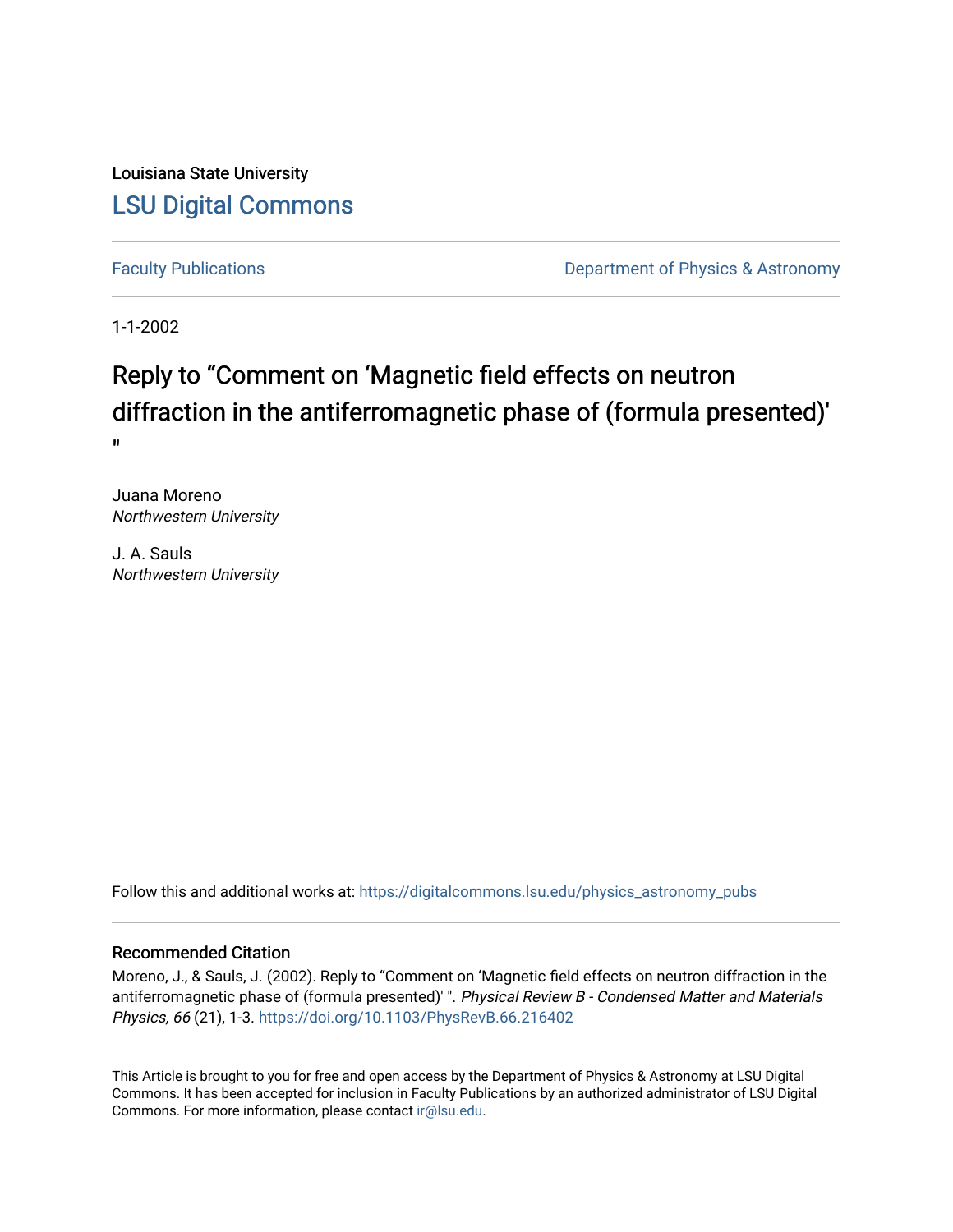## Reply to "Comment on 'Magnetic field effects on neutron diffraction in the antiferromagnetic phase of  $UPt_3$ "

Juana Moreno[∗](#page-2-0) and J. A. Sauls

Department of Physics and Astronomy, Northwestern University, Evanston IL 60208

(Dated: February 7, 2020)

Fåk, van Dijk and Wills (FDW) question our interpretation of elastic neutron-scattering experiments in the antiferromagnetic phase of UPt<sub>3</sub>. They state that our analysis is incorrect because we average over magnetic structures that are disallowed by symmetry. We disagree with FDW and reply to their criticism below. FDW also point out that we have mistaken the magnetic field direction in the experiment reported in Ref. [1](#page-2-0). We correct this error and note that our previous conclusion is also valid for the correct field orientation.

PACS numbers: 74.70.Tx,75.20.Hr,75.25.+z

We disagree with the claim of  $Fåk$ , et al.<sup>[2](#page-2-0)</sup> that our analysis of elastic neutron-scattering experiments in the antiferromagnetic ( $AFM$ ) phase of  $UPt_3$  is incorrect because we average over magnetic structures that belong to different irreducible representations of the crystallographic space group. Classification of magnetic structures and magnetic phase transitions on the basis of irreducible representations of the space group and time-inversion neglects the fundamental role that exchange interactions play in magnetic phase transitions.[3,4,5](#page-2-0),[6](#page-2-0) Exchange interactions are invariant under continuous rotations of all the moments, and typically dominate the anisotropy energies that couple the atomic moments to the lattice. Classification of magnetic structures based on the exchange group accounts for the wide variety of magnetic structures that are observed in magnetic materials. The Shubnikov classification, which does not take into account the higher symmetry of the exchange interactions, disallows some of these structures.<sup>[6](#page-2-0)</sup>

Thus, for a magnetic instability driven by exchange interactions the primary irreducible representation is based on the combined group of continuous rotations in spin space, the crystallographic space-group and timereversal, Gex. The irreducible representations of the exchange group combine several irreducible representations of the space group.[7](#page-2-0) Thus, not only are magnetic structures corresponding to irreducible representations of the space group allowed. On the contrary, structures that are a combination of irreducible representations of the space group, but belong to one exchange representation, are also possible magnetic structures. Many examples of magnetic structures with these type of "mixed spacegroup representations"[8](#page-2-0) are described in the literature.[3](#page-2-0),[9](#page-2-0)

In most materials the magnetically ordered phase is defined by one irreducible representation of the space group due to the anisotropy energies which resolve (at least partially) orientational degeneracies within the ex-change representation.<sup>[10](#page-3-0)</sup> However, since the anisotropy terms are relatively weak, the energy splitting of differently oriented magnetic states are small. Thus, magnetic domain structures, including their response to magnetic fields, should be analyzed using the degenerate, or nearly degenerate, states within the full exchange multiplet. We believe this is the correct approach to understanding the magnetism and to analyze the possible magnetic structures in the heavy fermion compound UPt<sub>3</sub>.

In our analysis, we considered a general model for UPt<sup>3</sup> compatible with the available data.<sup>[11](#page-3-0)</sup> We selected one irreducible representation of  $G_{\text{ex}}$  that is consistent with elastic neutron scattering data in zero field. If we neglect the spin-lattice couplings then only the relative orientations of the atomic moments in the magnetic unit cell are fixed by the primary irreducible representation. Anisotropy energies are also included to resolve, or partially resolve, the degeneracies of the exchange representation.

Neutron scattering and X-ray experiments in UPt<sub>3</sub> show AFM order with propagation vector  $\vec{q}_1 = \vec{a}_1^*/2$ .<sup>[12](#page-3-0)</sup> The magnetic U ions occupy two symmetry equivalent positions in the unit cell. The magnetic representation has 6 dimensions (3 times the number of magnetic ions). Until very recently, the crystal structure of  $UPt<sub>3</sub>$  was thought to be hexagonal with space group  $D_{6h}^4$ . However, a recent X-ray diffraction experiment revealed a lower trigonal symmetry with space group  $D_{3d}^3$ <sup>[13](#page-3-0)</sup> In either case, the magnetic representation can be decomposed in six one-dimensional representations. Three of these correspond to FM alignment of the ions in the unit cell; the other three representations correspond to AFM alignments. The alignment of the magnetization or sublattice magnetization may be along the  $\hat{x}$ ,  $\hat{y}$  or  $\hat{z}$  axes. However, these six structures are connected with only two exchange representations corresponding to FM or AFM alignment in the unit cell. Table [I](#page-2-0) shows the irreducible representations and basis functions of the crystallographic space groups  $D_{6h}^4$  and  $D_{3d}^3$  grouped by their corresponding exchange multiplets.

Our study is based on a free energy functional (Eq. 9 of Ref. [11](#page-3-0)) which includes the exchange, anisotropy and Zeeman energies. First, a uniaxial anisotropy term (not shown in Eq. 9 of Ref. [11](#page-3-0)) restricts the order parameter to the basal plane. In addition, the in-plane (hexagonal) anisotropy energy favors alignment of the moments along any of the three directions perpendicular to the hexagonal lattice vectors. Note that the form of the anisotropy energy is the same for either  $D_{6h}^4$  and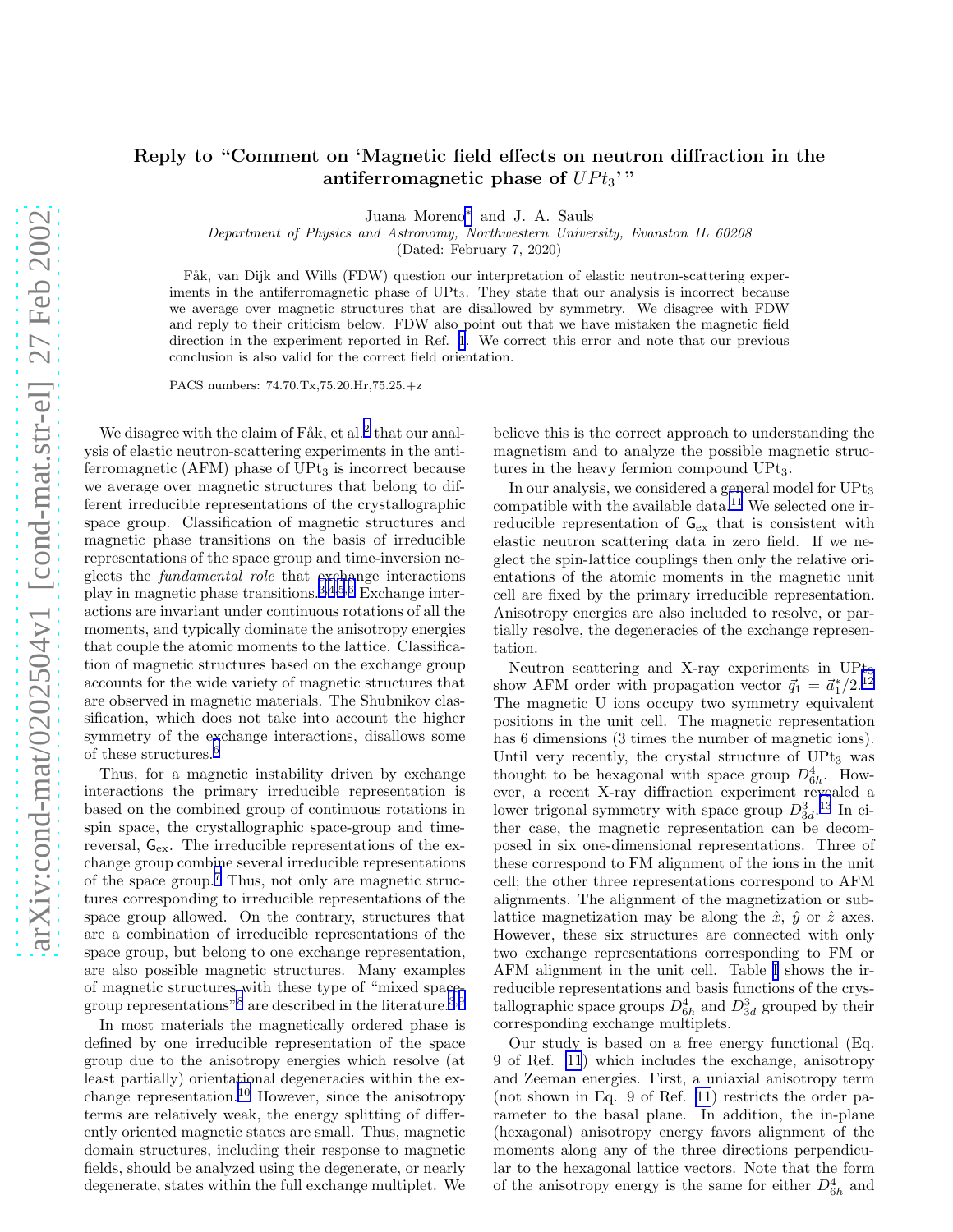<span id="page-2-0"></span>

|               |                                                                         | .FM                                                                                   |                      |                                                                   |                                                  |
|---------------|-------------------------------------------------------------------------|---------------------------------------------------------------------------------------|----------------------|-------------------------------------------------------------------|--------------------------------------------------|
| $\sigma_{6h}$ | $\tau_2$ : $\hat{x}$<br>$\hat{y}$<br>$\tau_4$ :<br>$\tau_6$ : $\hat{z}$ | $\therefore \hat{x}$<br>$\Gamma$ 7<br>$\hat{y}$<br>$\tau_5$ :<br>$\tau_3$ : $\hat{z}$ | $\mathcal{D}^3_{3d}$ | $\ddot{x}$<br>$\tau_2$ :<br>$\tau_4$ :<br>$\hat{z}$<br>$\tau_2$ : | $\hat{x}$<br>$\tau_3$<br>$\hat{z}$<br>$\tau_3$ : |

TABLE I: Irreducible representations and basis functions of the space groups  $D_{6h}^4$  and  $D_{3d}^3$  grouped by exchange multiplets. FM and AFM refer to ferromagnetic or antiferromagnetic alignment of the two U ions on the unit cell. We use the notation of Kovalev in Ref. [14](#page-3-0).

 $D_{3d}^3$  symmetry groups. The effect of a magnetic field on the AFM order is included through the Zeeman coupling to the atomic moments, which in general mixes different nearly degenerate representations of the space group within the exchange multiplet.<sup>[15](#page-3-0)</sup> The competition between the anisotropy energy and the Zeeman coupling induces hexagonal modulations of the upper critical field as a function of the orientation of the field in the basal plane at the transition to the superconducting phase.<sup>[16,17](#page-3-0)</sup> The in-plane anisotropy energy is small, since a large in-plane anisotropy energy would produce an orthorhombic modulation of the upper critical field, which is not observed. Higher order anisotropy terms<sup>[18](#page-3-0)</sup> which might resolve the remaining degeneracy and thus favor alignment of the moments along the propagation vector of the magnetic order would be extremely small. Therefore, the three structures shown in Fig. 1 of Ref. [11](#page-3-0) are degenerate, or quasi-degenerate, and certainly should be considered in the analysis of the magnetic structure and neutron scattering in the presence of an in-plane magnetic field. Thus, in our analysis we consider the possibility of degenerate, or nearly degenerate, magnetic structures by making an average over different distributions of domains. We also presented results and predictions for the single magnetic structure with the magnetization parallel to the propagation vector. The authors of the comment seem to have overlooked this prediction, which if we had confined our analysis to a single representation of the space group, as Fåk, et al. advocate, would be the only relevant structure.

We did mistake the magnetic field direction in the experiment reported in Ref. 1. In the correct geometry of

that experiment the field was along the reciprocal lattice direction  $[-1,2,0]$ . The ratios reported in Eq. 5 of Ref. [11](#page-3-0), and in the paragraph that follows that equation, should be modified as follows. When only domain "1" is populated we have  $r = 1$ . For a crystal with equally populated magnetic domains, the correct ratio between the scattering rate at high field and zero field is

$$
r = \frac{1 - (0.441 \cos(\theta_H + \pi/2))^2}{\langle 1 - (0.441 \cos(\theta))^2 \rangle} = 0.89. \tag{1}
$$

Our previous conclusion, stated for the incorrect field orientation, is unchanged for the correct field orientation; it is not possible based on existing data to conclude whether or not the U moments rotate with the field, because of the small change in intensity that is expected for this Bragg peak and the large error bars that are reported for the intensity. We also concluded that, in order to understand UPt<sup>3</sup> magnetism in the presence of magnetic field or under pressure, systematic, zero-field measurements of the intensity of a number of magnetic peaks in the same single crystal, such as those reported in Ref. [19](#page-3-0), need to be carried out. Furthermore, our hypothesis that intrinsic stacking faults pin the AFM domain walls in the ab-plane and fix the spatial distribution of domains with different propagation vectors has been recently reinforced. For uniaxial pressures applied to the basal plane a significant increase in the magnetic intensity has been reported<sup>[20](#page-3-0)</sup> in contrast with the relatively small change in a magnetic field.<sup>1,[21](#page-3-0)</sup> Pinning by intrinsic stacking faults may help explain this difference, since the applied magnetic field leaves the distribution of regions with different propagation vectors unaltered. However, uniaxial pressure likely disturbs the configuration of stacking faults leading to a stronger effect on the magnetic structure.

In conclusion, our analysis of the neutron scattering data is based on a sound theoretical model for possible magnetic structures in  $UPt_3$ , which is more general than would be allowed based on a single irreducible representation of the space group. The relative importance of exchange interactions leads naturally to mixed irreducible representations of the crystal space group, which are relevant because they are energetically allowed.

- <sup>∗</sup> Present address: Department of Physics and Astronomy, Clemson University, Clemson SC 29634
- $1$  N. H. van Dijk, B. Fåk, L.P. Regnault, A. Huxley and M-T. Fernández-Díaz, Phys. Rev. B 58, 3186 (1998).
- <sup>2</sup> B. Fåk, N. H. van Dijk, and A. S. Wills, Phys. Rev. B (2002), to appear.
- <sup>3</sup> J.-C. Toledano and P. Toledano, The Landau Theory of Phase Transitions (World Scientific, Singapore, 1987).
- $4$  I. E. Dzyaloshinskii, Sov. Phys. JETP  $19,960$  (1964).
- <sup>5</sup> A. F. Andreev and V. I. Marchenko, Sov. Phys. JETP 43, 794 (1976).
- <sup>6</sup> A. F. Andreev and V. I. Marchenko, Sov. Phys. Usp. 23, 21 (1980).
- Yu. A. Izyumov, V. E. Naish and R. P. Ozerov, Neutron diffraction of magnetic materials (Consultants Bureau, New York, 1991).
- <sup>8</sup> For some materials, such as the orthoferrites, approximately 20% of the magnetic phases are described by multiple irreducible representations of the space group.<sup>9</sup>
- <sup>9</sup> A. Oles, F. Kajzar, M. Kucab and W. Sikora, Magnetic structures determined by neutron diffraction (Warszawa, Krakow, 1976).